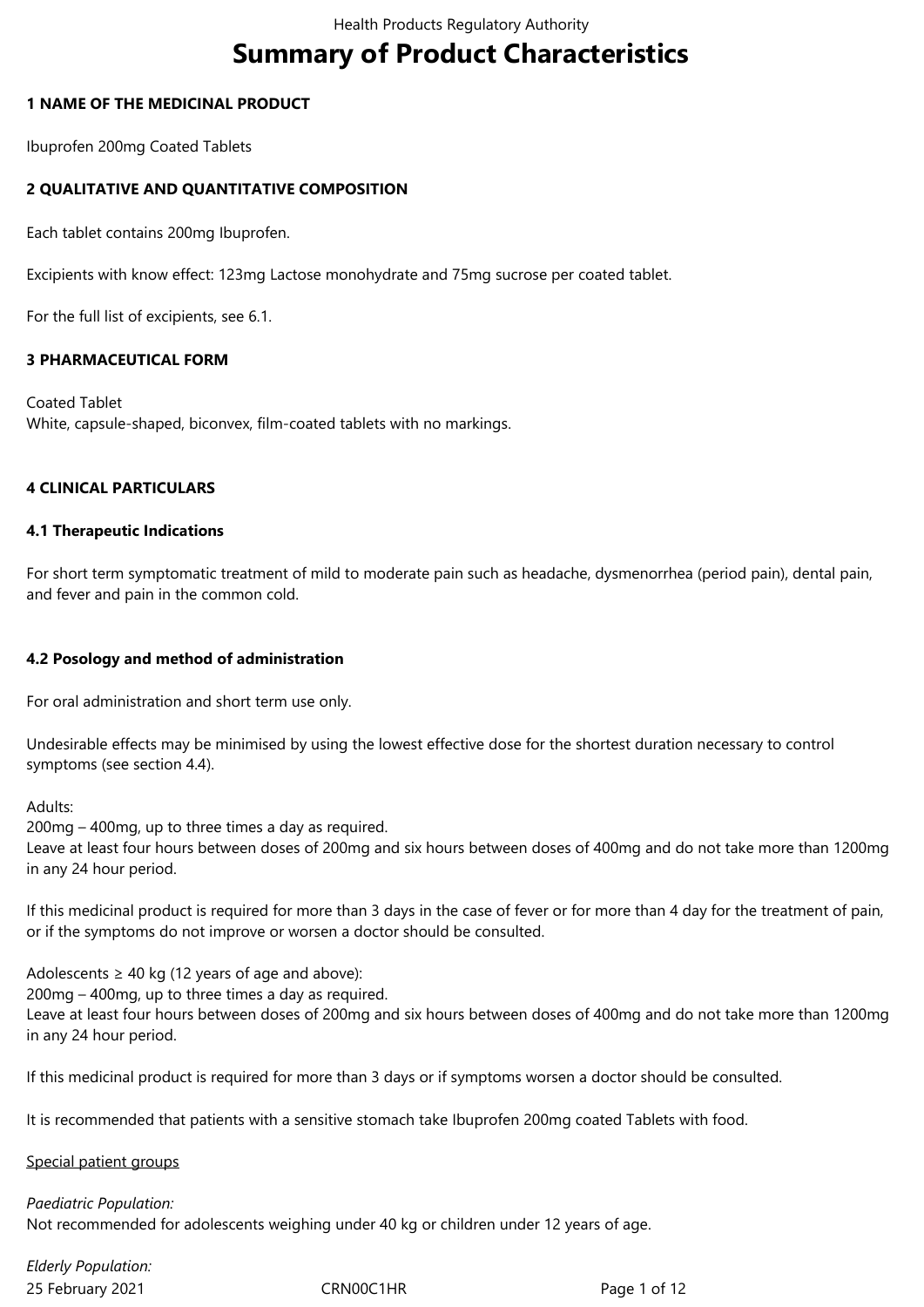The elderly are at increased risk of serious consequences of adverse reactions. If an NSAID is considered necessary, the lowest effective dose should be used and for the shortest possible duration. The patient should be monitored regularly for GI bleeding during NSAID therapy. If renal or hepatic function is impaired, dosage should be assessed individually.

## *Renal impairment:*

Caution should be taken with ibuprofen dosage in patients with renal impairment. The dosage should be assessed individually. The dose should be kept as low as possible and renal function should be monitored (see section 4.3 and 4.4).

## *Hepatic impairment:*

Caution should be taken with dosage in patients with hepatic impairment. The dosage should be assessed individually and the dose should be kept as low as possible (see section 4.3).

## **4.3 Contraindications**

Hypersensitivity to the active substance or to any of the excipients listed in section 6.1.

Patients who have previously shown hypersensitivity reactions (e.g. bronchospasm, asthma, rhinitis, angioedema or urticaria) associated with the intake of acetylsalicylic acid (aspirin) or other non-steroidal anti-inflammatory drugs (NSAIDs).

Active or history of recurrent peptic ulcer/haemorrhage (two or more distinct episodes of proven ulceration or bleeding). History of gastrointestinal bleeding or perforation, related to previous NSAIDs therapy.

Severe hepatic failure, severe renal failure or severe heart failure (NYHA Class IV) (see section 4.4 Special Warnings and Precautions for Use).

Patients with cerebrovascular or other active bleeding.

Patients with blood coagulation disorders.

Patients with unclarified blood-formulation disturbances.

Patients with severe dehydration (caused by vomiting, diarrhoea or insufficient fluid intake).

Last trimester of pregnancy (see section 4.6 Pregnancy and lactation).

# **4.4 Special warnings and precautions for use**

Caution is required in patients with certain conditions, which may be made worse:

- Congenital disorder of porphyrin metabolism (e.g. acute intermittent porphyria).
- Systemic lupus erythematosus and mixed connective tissue disease increased risk of aseptic meningitis (see section 4.8)
- Directly after major surgery
- In patients who react allergically to other substances, as an increase risk of hypersensitivity reactions occurring also exists for them on use of Ibuprofen 200mg Coated Tablets.
- In patients who suffer from hayfever, nasal polyps or chronic obstructive respiratory disorders as an increased risk exists for them of allergic reaction occurring. These may be present as asthma attacks (so-called analgesic asthma), Quincke's oedema or urticaria.

Undesirable effects may be minimised by using the lowest effective dose for the shortest duration necessary to control symptoms (see GI and cardiovascular risks below).

The elderly have an increased frequency of adverse reactions to NSAID's especially gastrointestinal bleeding and perforation which may be fatal.

Prolonged use of any type of painkiller for headaches can make them worse, if this situation is experienced or suspected, medical advice should be obtained and treatment should be discontinued. The diagnosis of medication overuse headache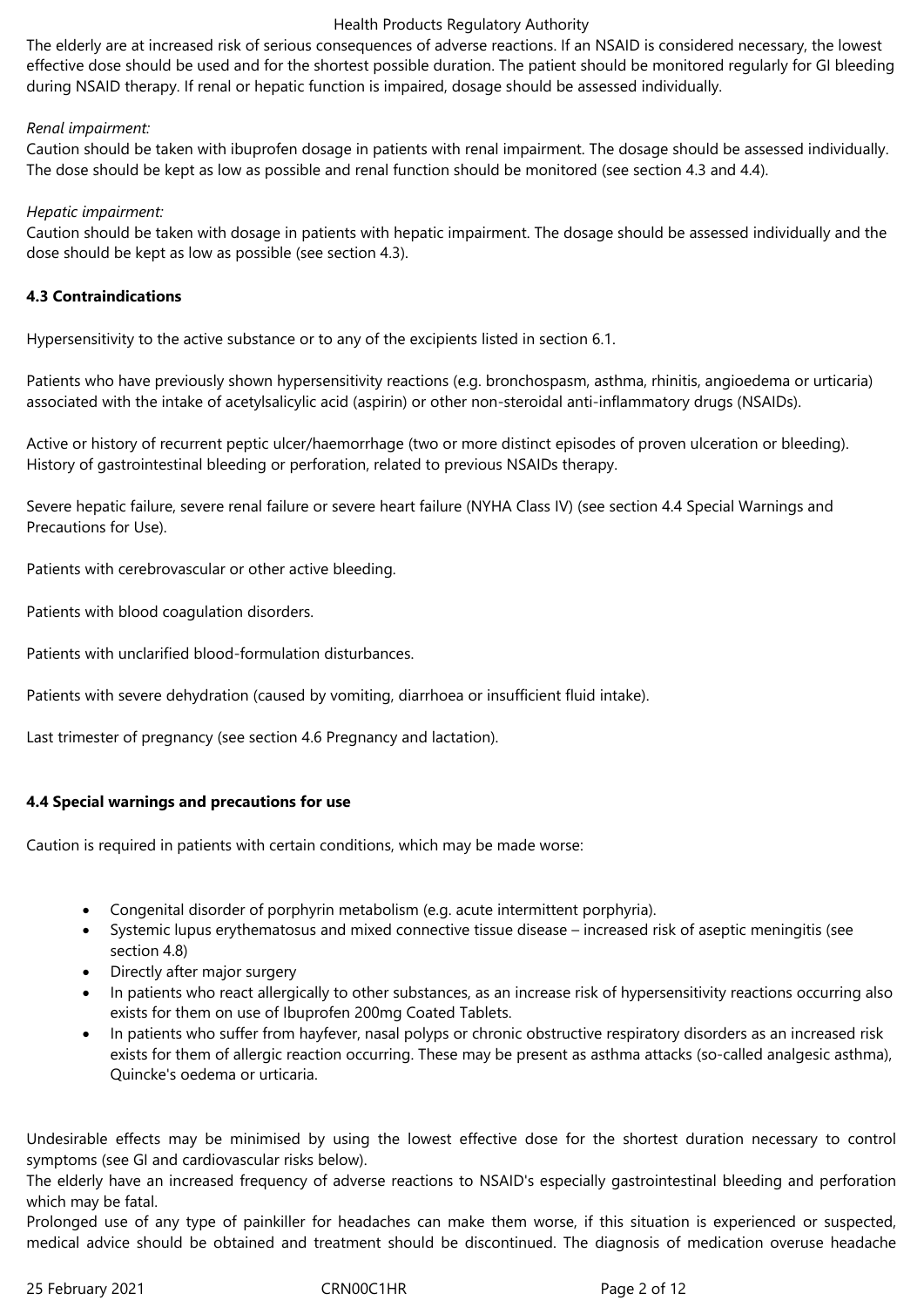(MOH) should be suspected in patients who have frequent or daily headaches despite (or because of) the regular use of headache medications.

## *Respiratory:*

Bronchospasm may be precipitated in patients suffering from or with a previous history of bronchial asthma or allergic disease. *Other NSAIDs:*

The use of Ibuprofen 200mg Coated Tablets with concomitant NSAIDs including cyclooxengenase-2-selective inhibitors should be avoided (see section 4.5).

#### *SLE and mixed connective tissue disease:*

Systemic lupus erythematosus and mixed connective tissue disease – increased risk of aseptic meningitis (see section 4.8 Undesirable effects).

#### *Renal:*

Hypertension and/or cardiac impairment as renal function may deteriorate and/or fluid retention occur. Renal impairment as renal function may further deteriorate (see section 4.3 Contraindications and section 4.8 Undesirable effects).

As with other NSAIDs, long-term administration of ibuprofen has resulted in renal papillary necrosis and other pathologic changes in the kidney. Renal toxicity has also been seen in patients in whom renal prostaglandins have a compensatory role in the maintenance of renal perfusion. In these patients, administration of an NSAID may cause a dose-dependant reduction in prostaglandin formation and, in the second place, in renal blood flow, which may cause kidney failure. Those who are at greatest risk of this are patients with renal impairment, heart failure, hepatic dysfunction, the elderly and patients on diuretics or ACE inhibitors.

There is risk of renal impairment in dehydrated adolescents.

#### *Impaired female fertility:*

There is limited evidence that drugs which inhibit cyclo-oxygenase/ prostaglandin synthesis may cause impairment of female fertility by an effect on ovulation. This is reversible on withdrawal of treatment.

## *Gastrointestinal safety:*

NSAIDs should be given with care to patients with a history if gastrointestinal disease (ulcerative colitis, Crohn's disease) as these conditions may be exacerbated (see section 4.8)

Gastrointestinal bleeding, ulceration and perforation: GI bleeding, ulceration or perforation, which can be fatal, has been reported with all NSAIDs at anytime during treatment, with or without warning symptoms or a previous history of serious gastrointestinal events.

The risk of GI bleeding, ulceration or perforation is higher with increasing NSAID doses, in patients with a history of ulcer, particularly if complicated with haemorrhage or perforation (see section 4.3), and in the elderly. These patients should commence treatment on the lowest possible dose available.

Combination therapy with protective agents (e.g. misoporstol or proton pump inhibitors) should be considered for these patients, and also for patients requiring concomitant low dose acetylsalicylic acid, or other drugs likely to increase gastrointestinal risk (see below and section 4.5).

Patients with a history of gastrointestinal toxicity, particularly when elderly, should report any unusual abdominal symptoms (especially gastrointestinal bleeding) particularly in the initial stages of treatment,

Caution should be advised in patients receiving concomitant medications which could increase the risk of ulceration or bleeding, such as oral corticosteroids, anticoagulants such as warfarin, selective serotonin-reuptake inhibitors or anti-platelet agents such as acetylsalicylic acid (see section 4.5).

When gastrointestinal bleeding or ulceration occurs in patients receiving Ibuprofen 200mg Coated Tablets, the treatment should be withdrawn.

#### *Skin reactions:*

Serious skin reactions, some of them fatal, including exfoliative dermatitis, Stevens-Johnson syndrome and toxic epidermal necrolysis, have been reported very rarely in association with the use of NSAIDs (see section 4.8). Patients appear to be at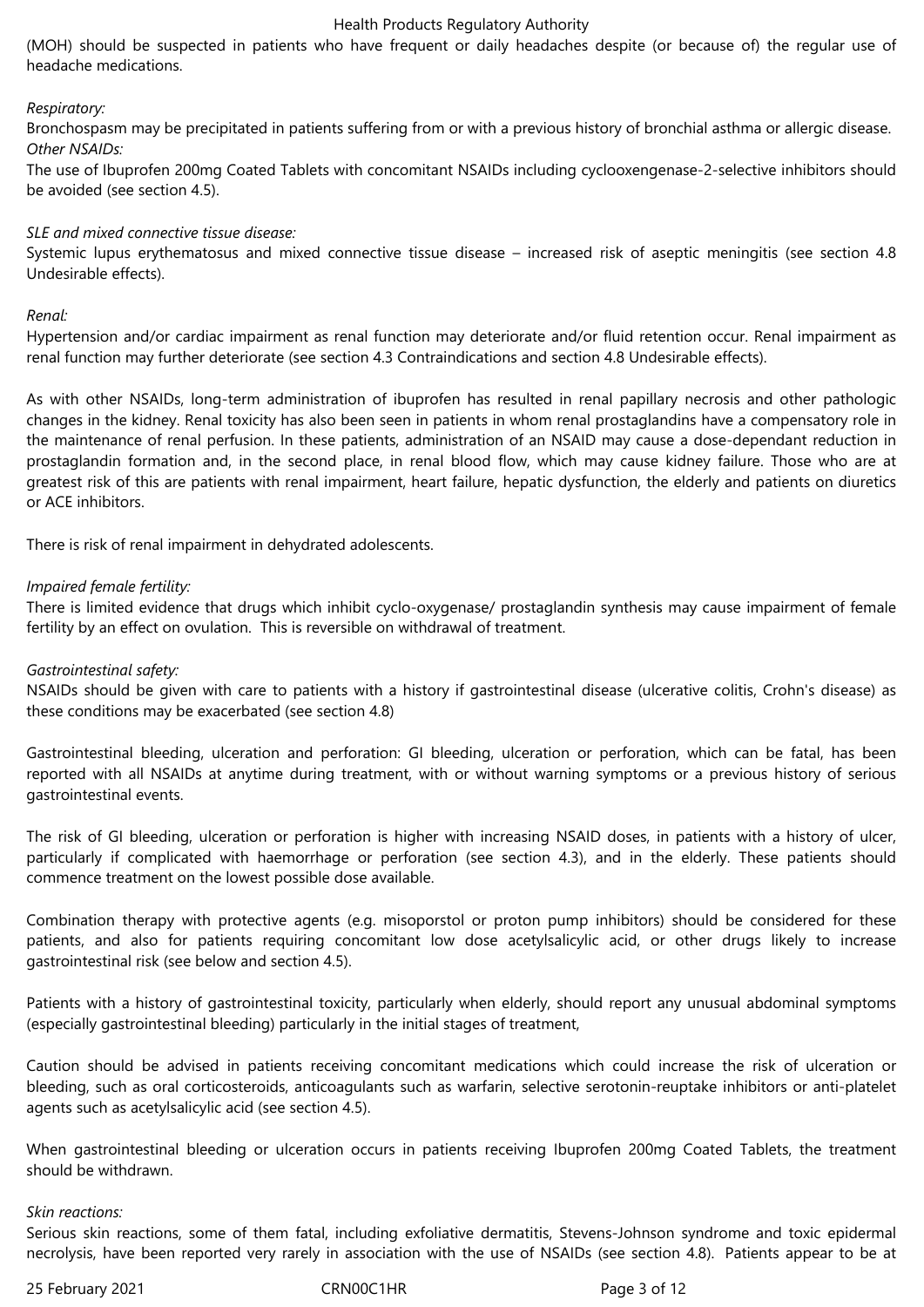highest risk for these reactions early in the course of therapy: the onset of the reaction occurring in the majority of cases within the first month of treatment. Acute generalised exanthematous pustulosis (AGEP) has been reported in relation to ibuprofen containing products. Ibuprofen 200mg Coated Tablets should be discontinued at the first appearance of skin rash mucosal lesions, or any other sign of hypersensitivity.

Exceptionally, varicella can be at the origin of serious cutaneous and soft tissues infectious complications. To date, the contributing role of NSAIDs in the worsening of these infections cannot be ruled out. Thus, it is advisable to avoid use of Ibuprofen 200mg Coated Tablets in case of varicella.

## *Cardiovascular and cerebrovascular effects:*

Caution (discussion with doctor or pharmacist) is required prior to starting treatment in patients with a history of hypertension and/or heart failure as fluid retention, hypertension and oedema have been reported in association with NSAID therapy.

Clinical studies suggest that use of ibuprofen, particularly at a high dose (2400 mg/day) may be associated with a small increased risk of arterial thrombotic events (for example myocardial infarction or stroke). Overall, epidemiological studies do not suggest that low dose ibuprofen (e.g. £ 1200 mg/day) is associated with an increased risk of arterial thrombotic events.

Patients with uncontrolled hypertension, congestive heart failure (NYHA II-III), established ischaemic heart disease, peripheral arterial disease, and/or cerebrovascular disease should only be treated with ibuprofen after careful consideration and high doses (2400 mg/day) should be avoided.

Careful consideration should also be exercised before initiating long-term treatment of patients with risk factors for cardiovascular events (e.g. hypertension, hyperlipidaemia, diabetes mellitus, smoking), particularly if high doses of ibuprofen (2400 mg/day) are required.

## *Masking of symptoms of underlying infections:*

This medicine can mask symptoms of infection, which may lead to delayed initiation of appropriate treatment and thereby worsening the outcome of the infection. This has been observed in bacterial community acquired pneumonia and bacterial complications to varicella. When this medicine is administered for fever or pain relief in relation to infection, monitoring of infection is advised. In non-hospital settings, the patient should consult a doctor if symptoms persist or worsen.

## *Information about some of the ingredients in this medicine:*

Contains lactose: Patients with rare hereditary problems of galactose intolerance, the Lapp lactase deficiency or glucose-galactose malabsorption should not take this medicine.

Contains sucrose. Patients with rare hereditary problems of fructose intolerance, glucose-galactose malabsorption or sucrase-isomaltase insufficiency should not take this medicine.

This medicine contains less than 1 mmol sodium (23 mg) per 2 tablets, that is to say essentially 'sodium- free'.

## *Other notes:*

Severe acute hypersensitivity reactions (for example anaphylactic shock) are observed very rarely. At the first signs of hypersensitivity reaction after taking/administering Ibuprofen 200mg Coated Tablets therapy must be stopped. Medically required measures, in line with symptoms, much be initiated by specialist personnel.

In prolonged administration of Ibuprofen 200mg Coated Tablets regular checking of the liver values, the kidney function, as well as of the blood count, is required.

Ibuprofen, the active substance of Ibuprofen 200mg Coated Tablets may temporarily inhibit the blood-platelet function (thrombocyte aggregation). Therefore, it is recommended to monitor patients with coagulation disturbances carefully.

Ibuprofen, as any other NSAID may mask symptoms of an underlying infectious disease.

In general terms, the habitual intake of painkillers, particularly on combination of several pain-relieving active substance, may lead to permanent renal damage with the risk of renal failure (analgesic nephropathy). This risk may be increased under physical strain associated with loss of sale and dehydration. Therefore it should be avoided.

Through concomitant consumption of alcohol, active substance-related undesirable effects, particularly those that concern the gastrointestinal tract or the central nervous system, may be increased on use of NSAIDs.

25 February 2021 CRN00C1HR Page 4 of 12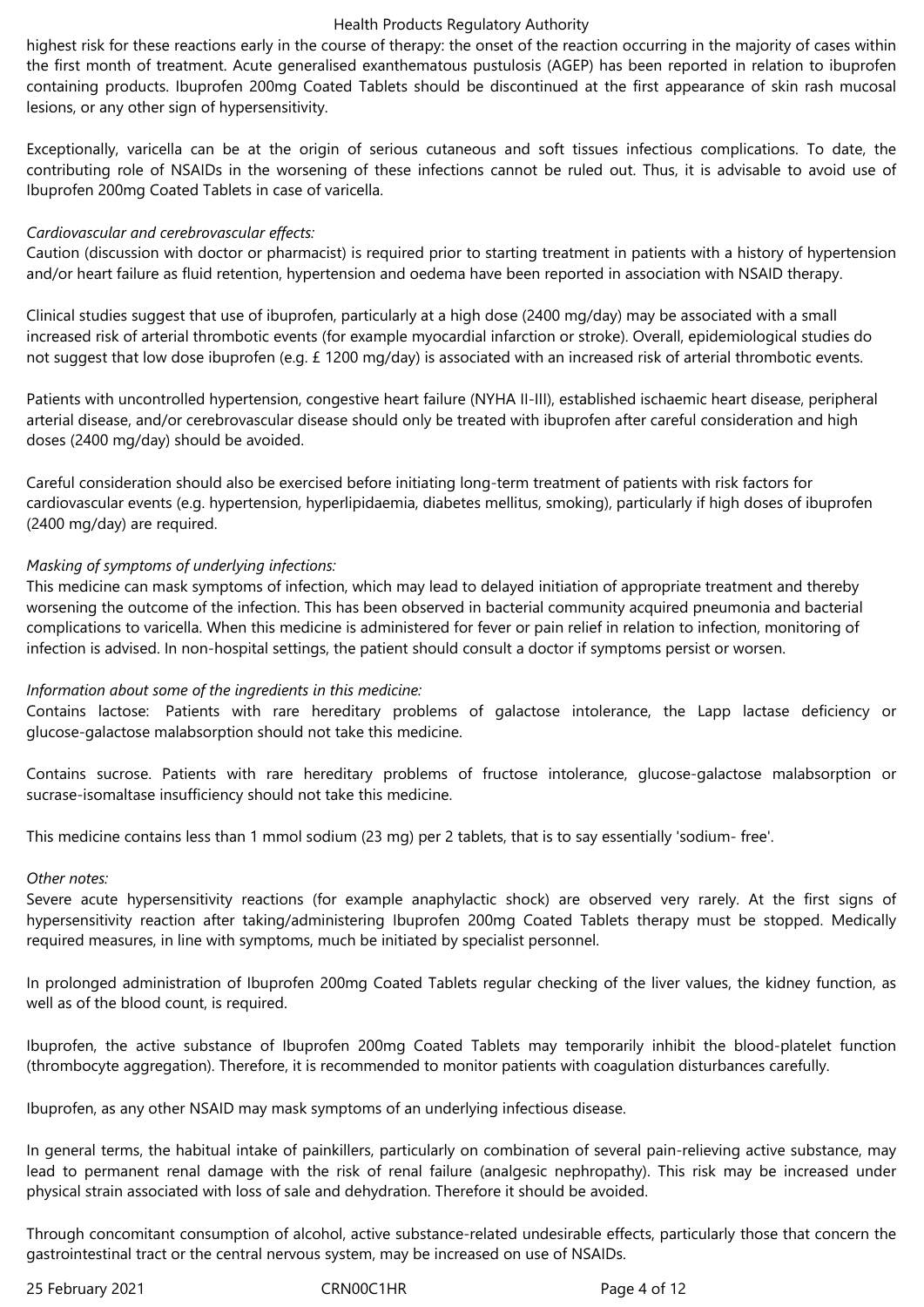## Health Products Regulatory Authority **4.5 Interaction with other medicinal products and other forms of interactions**

# **Ibuprofen (like other NSAIDs) should be avoided in combination with:**

# Low dose Acetyl salicylic acid (Aspirin):

Results of experimental investigation indicate an attenuation of the thrombocyte aggregation-inhibiting effect of acetylsalicylic acid on concomitant administration of ibuprofen. This interaction could reduce the desired protective cardiovascular effect of ASA. Ibuprofen should therefore only be used with particular caution in patients who are receiving ASA to inhibit throbocyte aggregation.

# *Other NSAIDs including salicylates >100mg/day:*

The concomitant administration of several NSAIDs may increase the risk of gastrointestinal ulcers and bleeding due to a synergistic effect, the concomitant use of ibuprofen with other NSAIDs should therefore be avoided (see section 4.4).

# *The following combinations with Ibuprofen should be avoided:*

*The dicumarol group*: NSAIDs may increase the effect of anticoagulants such as warfarin Experimental studies show that ibuprofen reinforces the effects of warfarin on bleeding time. NSAIDs and the dicumarol group are metabolised by the same enzyme, CYP2C9.

*Anti-platelet agent:* NSAIDs should not be combined with antiplatelet agents such as ticlopidine due to the additive inhibition of the platelet function (see below).

*Methotrexate:* NSAIDs inhibit the tubular secretion of methotrexate and some metabolic interaction with reduced clearance of methotrexate may also occur as a result. Accordingly, in high-dose treatment with methotrexate one should always avoid prescribing NSAIDs (see below).

# *Acetylsalicylic acid:*

Concomitant administration of ibuprofen and acetylsalicylic acid is not generally recommended because of the potential of increased adverse effects.

Experimental data suggest that ibuprofen may competitively inhibit the effect of low dose acetylsalicylic acid on platelet aggregation when they are dosed concomitantly. Although there are uncertainties regarding extrapolation of these data to the clinical situation, the possibility that regular, long-term use of ibuprofen may reduce the cardioprotective effect of low-dose acetylsalicylic acid cannot be excluded. No clinically relevant effect is considered to be likely for occasional ibuprofen use (see section 5.1).

*Cardiac glycosides:* NSAIDs can exacerbate heart failure, reduce glomerular filtration and increase plasma cardiac glycoside (e.g. digoxin) levels.

*Mifepristone:* A decrease of the efficacy of the medicinal product can theoretically occur due to the antiprostaglandin properties of non-steroidal anti-inflammatory drugs (NSAIDs) including acetylsalicylic acid. Limited evidence suggests that co-administration of NSAIDs on the day of prostaglandin administration does not adversely influence the effects of mifepristone or the prostaglandin on cervical ripening or uterine contractility and does not reduce the clinical efficacy of medical termination of pregnancy

*Sulphonylureas:* There are rare reports of hypoglycaemia in patients on sulphonylurea medications receiving ibuprofen.

*Zidovudine:* There is evidence of an increased risk of haemarthroses and haematoma in HIV(+) haemophiliacs receiving concurrent treatment with zidovudine and ibuprofen.

*The following combinations with Ibuprofen may require dose adjustment:*

NSAIDs can reduce the effect of diuretics and other antihypertensive agents.

NSAIDs may reduce the excretion of aminoglycosides. Children: Care should be taken during concomitant treatment with ibuprofen and aminoglycosides.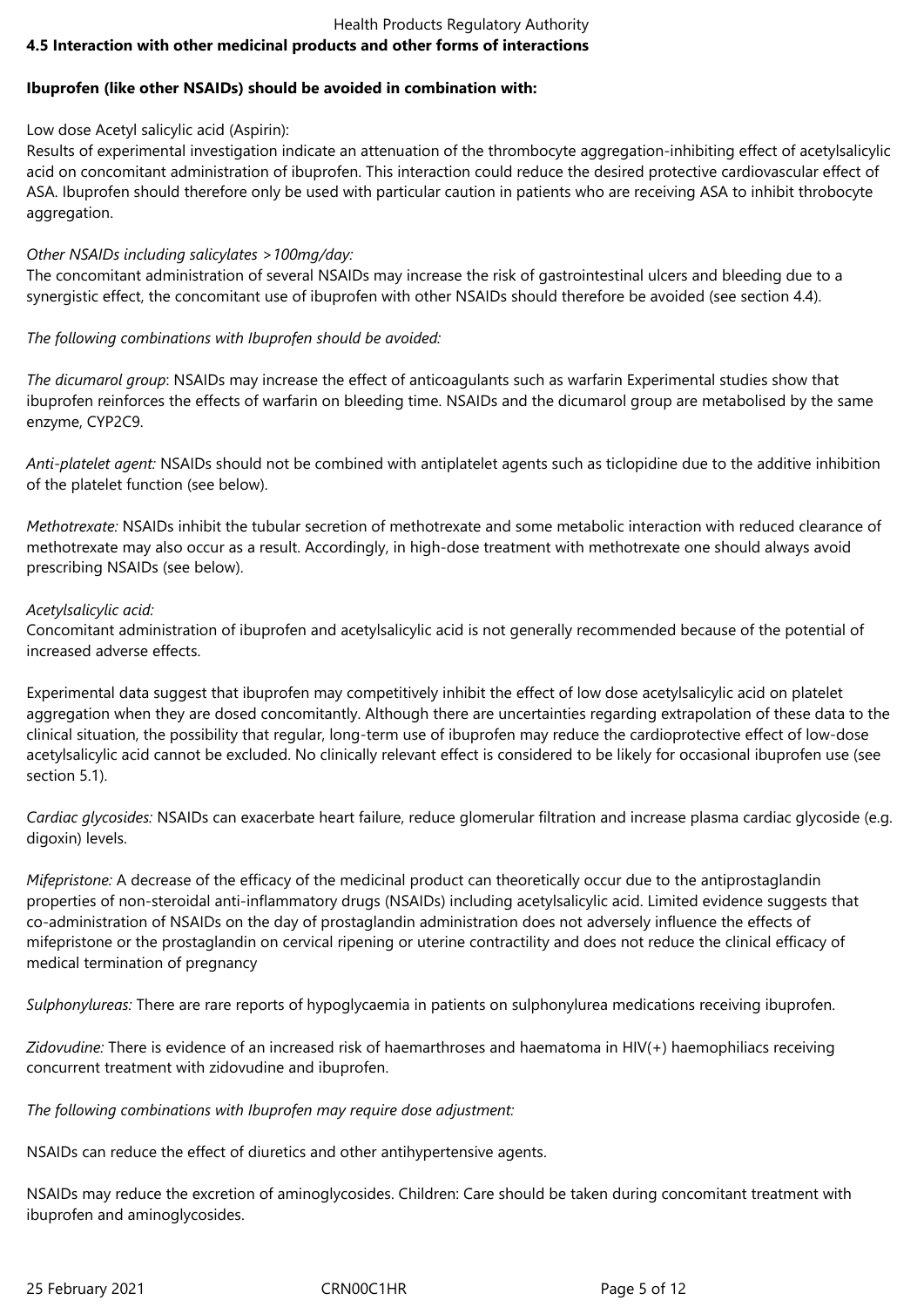*Lithium:* Ibuprofen reduces the renal clearance of lithium, as a result of which serum lithium levels may rise. The combination should be avoided unless frequent checks of serum lithium can be carried out and a possible reduction in the dose of lithium made.

## *ACE inhibitors and angiotensin-II antagonists:*

There is an increased risk of acute renal failure, usually reversible, in patients with renal impairment (e.g. dehydrated and/or elderly patients) when treatment with ACE inhibitors or angiotensin-II antagonists is given at the same time as NSAIDs, including selective cyclooxygenase-2 inhibitors. The combination should, therefore, be given with care to patients with renal impairment, especially elderly patients. Patients should be adequately hydrated and a check of renal function should be considered after the initiation of combination treatment and at regular intervals during treatment (see section 4.4).

*Beta-blockers:* NSAIDs counteract the antihypertensive effect of beta-adrenoceptor blocking drugs.

## *Selective serotonin re-uptake inhibitors (SSRIs):*

SSRIs and NSAIDs each entail an increased risk of bleeding, e.g. from the gastrointestinal tract. This risk is increased by combination therapy. The mechanism may possibly be linked to reduced uptake of serotonin in the platelets (see section 4.4).

*Cyclosporine:* The concomitant administration of NSAIDs and cyclosporine is thought to be capable of increasing the risk of nephrotoxicity due to decreased synthesis of prostacyclin in the kidney. Accordingly, in the event of combination treatment, renal function must be monitored closely.

*Captopril:* Experimental studies indicate that ibuprofen counteracts the effect of captopril on sodium excretion.

*Colestyramine:* The concomitant administration of ibuprofen and colestyramine retards and reduces (by 25%) the absorption of ibuprofen. These drugs should be given at an interval of at least 2 hours.

*Thiazides, thiazide-related preparations and loop diuretics:* NSAIDs can counteract the diuretic effect of furosemide and bumetanide, possibly through inhibition of prostaglandin synthesis. They can also counteract the antihypertensive effect of thiazides.

*Tacrolimus:* Concomitant administration of NSAIDs and tacrolimus is thought to be capable of increasing the risk of nephrotoxicity due to decreased synthesis of prostacyclin in the kidney. Accordingly, in the event of combination treatment, renal function should be monitored closely.

*Methotrexate:* The risk of a potential interaction between an NSAID and methotrexate should also be taken into account in connection with low-dose treatment with methotrexate, especially in patients with renal impairment. Whenever combination treatment is given, renal function should be monitored. Caution should be exercised if both an NSAID and methotrexate are given within 24 hours, as the plasma levels of methotrexate can increase, resulting in increased toxicity (see above).

*Corticosteroids:* Concomitant treatment gives rise to an increased risk of gastrointestinal ulceration or bleeding.

*Antiplatelet drugs:* Increased risk of gastrointestinal bleeding (see above).

## *Quinolone antibiotics:*

Animal data indicate that NSAID's can increase the risk of convulsions associated with quinolone antibiotics. Patients taking NSAIDs and quinolones may have an increased risk of developing convulsions.

## *CYP2C9 inhibitors:*

Concomitant administration of ibuprofen with CYP2C9 inhibitors may increase the exposure to ibuprofen (CYP2C9 substrate). In a study with voriconazole and fluconazole (CYP2C9 inhibitors), an increased S(+)-ibuprofen exposure by approximate 80-100% has been shown. Reduction of the ibuprofen does should be considered when potent CYP2C9 inhibitors are administered concomitantly, particularly when high dose ibuprofen is administered with either voriconazole and fluconazole.

Interaction studies have only been performed on adults.

## **4.6 Fertility, pregnancy and lactation**

Impaired female fertility

25 February 2021 CRN00C1HR Page 6 of 12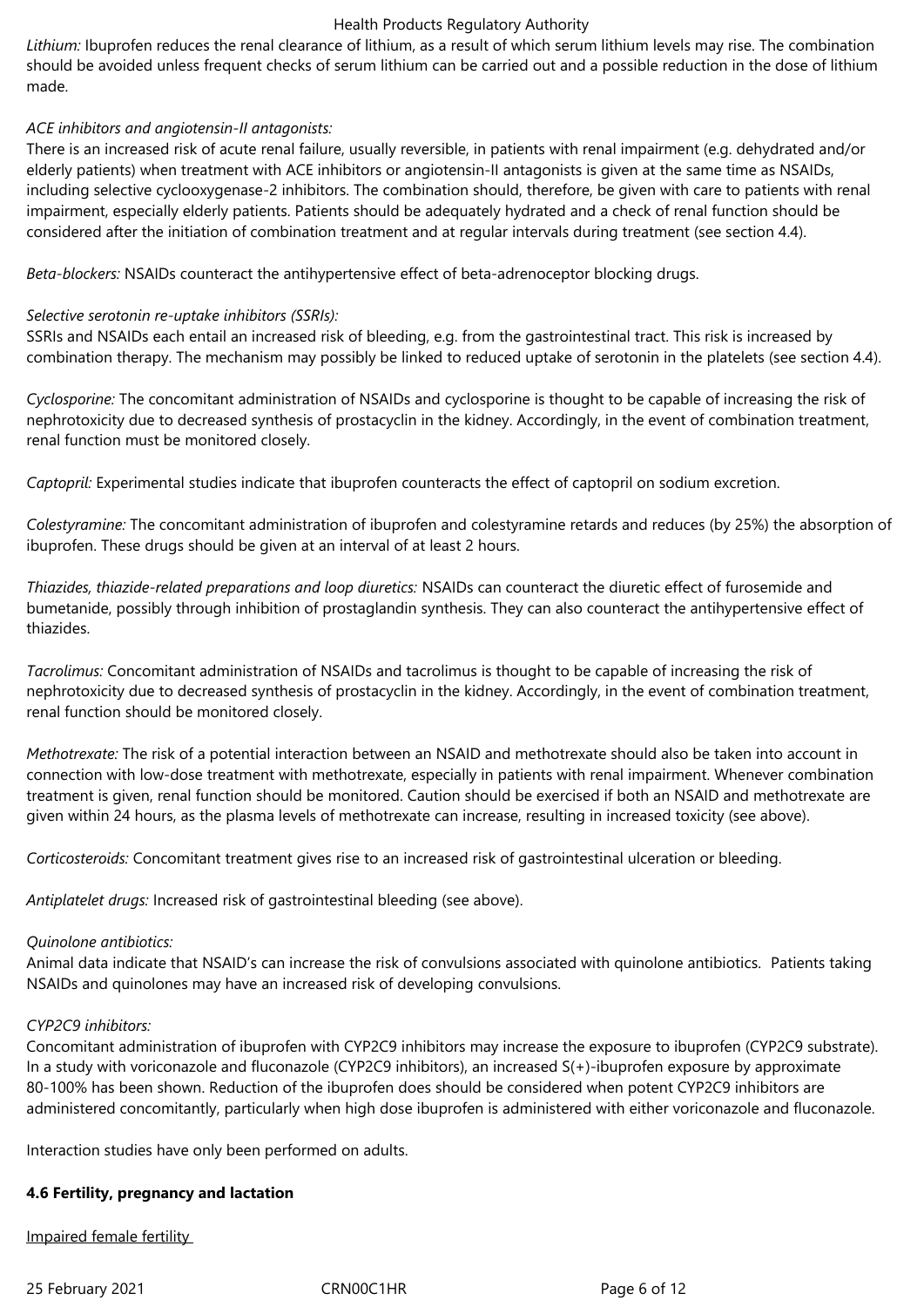There is limited evidence that drugs which inhibit cyclo-oxygenase/ prostaglandin synthesis may cause impairment of female fertility by an effect on ovulation. This is reversible upon withdrawal of treatment.

# **Pregnancy**

Inhibition of prostaglandin synthesis may adversely affect the pregnancy and/or the embryo/fetal development. Data from epidemiological studies suggest an increased risk of miscarriage and of cardiac malformation and gastroschisis after use of a prostaglandin synthesis inhibitor in early pregnancy. The absolute risk of cardiovascular malformation was increased from less than 1%, up to approximately 1.5%. The risk is believed to increase with dose and duration of therapy.

In animals, administration of prostaglandin synthesis inhibitor has been shown to result in increased pre- and post-implantation loss and embryo-fetal lethality. In addition, increased incidences of various malformations, including cardiovascular, have been reported in animals given a prostaglandin synthesis inhibitor during the organogenetic period.

During the first and second trimester of pregnancy, ibuprofen should not be given unless clearly necessary. If ibuprofen is used by a women attempting to conceive, or during the first and second trimester of pregnancy, the dose should be kept as low and duration of treatment as short as possible.

During the third trimester of pregnancy, all prostaglandin synthesis inhibitors may expose

- the fetus to:
	- o cardiopulmonary toxicity (with premature closure of the ductus arteriosus and pulmonary hypertension);
	- o renal dysfunction, which may progress to renal failure with oligo-hydroamniosis;
- the mother and the neonate, at the end of pregnancy, to:
	- o possible prolongation of bleeding time, an anti-aggregating effect with may occur even at very low doses
	- o inhibition of uterine contraction resulting in delayed or prolonged labour

Consequently, ibuprofen is contraindicated during the third trimester of pregnancy.

# Lactation

Ibuprofen and its metabolites can pass in low concentrations into the breast milk. No harmful effects to infants are known to date, so for short-term treatment with the recommended dose for pain and fever interruption of breast feeding would generally not be necessary.

# **4.7 Effects on ability to drive and use machines**

As central nervous undesirable effects such as tiredness and dizziness may occur on use of Ibuprofen 200mg Coated Tablets at high dosage, the ability to react and the ability to take part actively in road traffic and to operate machines may be impaired in isolated cases, this applies to a greater extent in combination with alcohol.

# **4.8 Undesirable effects**

*For the frequency of occurrence of side effects, the following phrases are used: Very common (≥ 1/10) Common (≥ 1/100 to <1/10) Uncommon (≥1/1,000 to <1/100) Rare (≥1/10,000 to <1/1,000) Very rare (<1/10,000) Not known (cannot be estimated from the available data).*

*Within each frequency grouping, undesirable effects are presented in order of decreasing seriousness.*

25 February 2021 CRN00C1HR Page 7 of 12 The most commonly observed adverse reactions are gastrointestinal in nature, Peptic ulcers, perforation or GI bleeding, sometimes fatal, particularly in the elderly may occur (see section 4.4). Nausea, vomiting, diarrhoea, flatulence, constipation,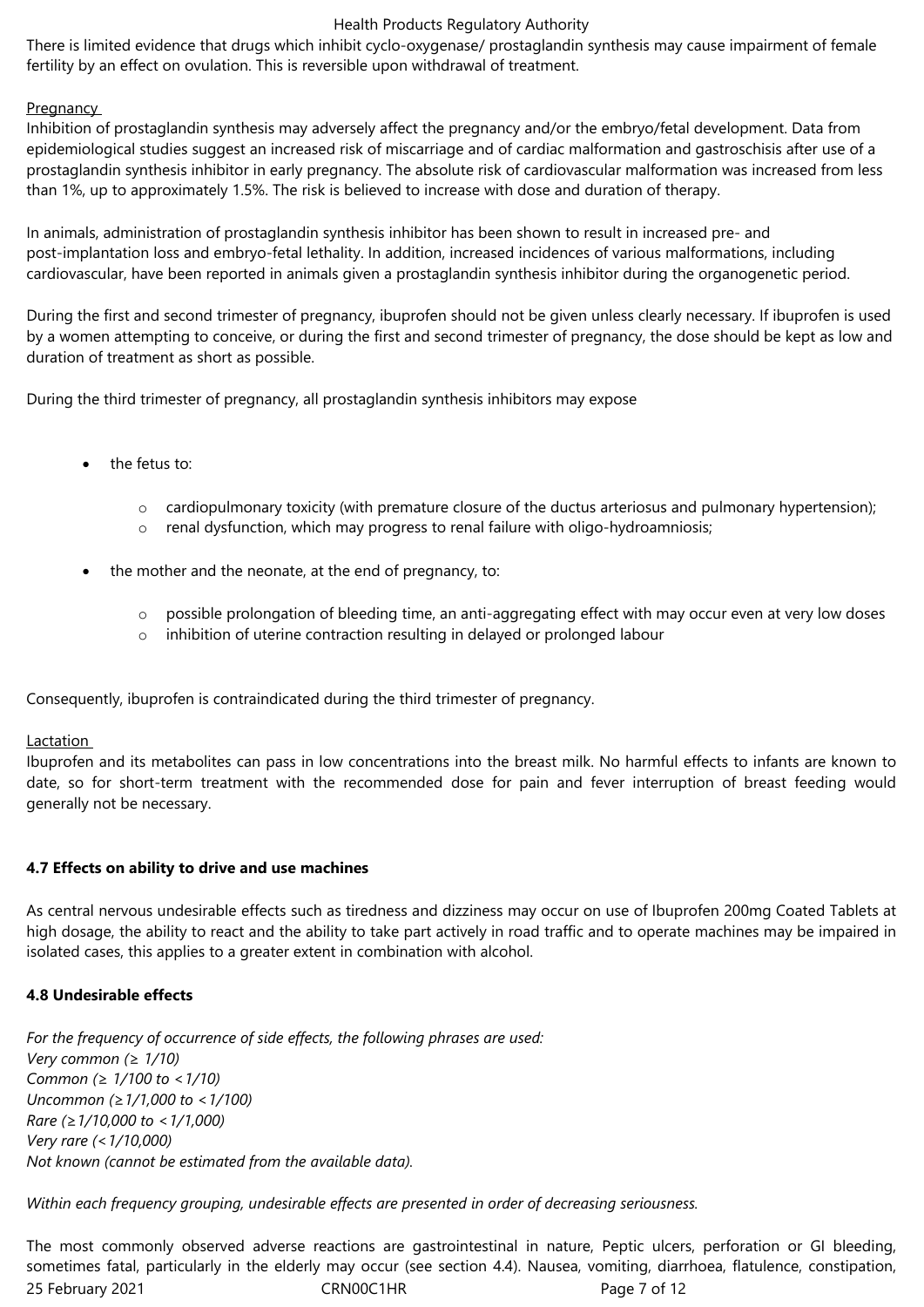dyspepsia, abdominal pain, melaena, haematemesis, ulcerative stomatitis, exacerbation of colitis and Crohn's disease (see section 4.4) have been reported following administration. Less frequently, gastritis has been observed.

Oedema, hypertension and cardiac failure have been reported in association with NSAID treatment,

Clinical studies suggest that use of ibuprofen, particularly at a high dose (2400 mg/day) may be associated with a small increased risk of arterial thrombotic events (for example myocardial infarction or stroke) (see section 4.4).

The list of the following undesirable effects comprises all undesirable effects that have become known under treatment with ibuprofen, also those under high dose long term therapy in rheumatism patients. The stated frequencies, which extend beyond very rare reports, refer to the short-term use of daily doses up to a maximum of 1200 mg ibuprofen for oral dosage forms and a maximum of 1800 mg for suppositories.

With the following adverse drug reactions, it must be accounted for that they are predominantly dose-dependent and vary interindividually.

#### *Infections and infestations:*

#### Uncommon: Rhinitis.

Vary rare: Exacerbation of infection-related inflammations (e.g. development of necrotising fasciitis) coinciding with the use of nonsteroidal anti-inflammatory drugs has been described. This is possibly associated with the mechanism of action of the nonsteroidal anti-inflammatory drugs.

If signs of an infection occur or get worse during use of Ibuprofen 200mg Coated Tablets, the patient is therefore recommended to go to a doctor without delay. It is to be investigated whether there is an indication for an antinfective/antibiotic therapy.

The symptoms of aseptic meningitis with neck stiffness, headache, nausea, vomiting, fever or consciousness clouding have been observed under ibuprofen. Patients with autoimmune disorders (SLE, missed connective-tissue disease) appear to be predisposed.

#### *Blood and Lymphatic System Disorders:*

Uncommon: Leucopenia, thrombocytopenia, agranulocutosis, aplastic anemia, and haemolytic anemia. First signs are: fever, sore throat, superficial mouth ulcers, flu-like symptoms, severe exhaustion, unexplained bleeding and bruising. In such cases the patient should be advised to discontinue the medicine immediately, to avoid any self-medication with analgesics or antipyretics and to consult a physician. The blood count should be checked regularly in long-term therapy. Very rare: Pancytopenia.

#### *Immune System Disorders:*

Uncommon: Hypersensitivity reactions with skin rashes and pruritus, as well as asthma attacks (possibly with drop in blood pressure), aggravated asthma, bronchospasm, dyspnoea. The patient is to be instructed to inform a doctor at once and no longer to take Ibuprofen 200mg Coated Tablets in this case.

Rare: Anaphylactic reactions.

Very rare: Severe general hypersensitivity reactions. Symptoms could include: facial, tongue and laryngeal swelling, dyspnoea, tachycardia, hypotension (angioedema or severe shock). If one of these symptoms occurs, which can happen even on first use, the immediate assistance of a doctor is required.

*Psychiatric disorders:* Uncommon: Insomnia, anxiety. Rare: Confusional state. Vary rare: Psychotic reaction, depression.

*Nervous System Disorders:* Common: Headache, dizziness. Uncommon: Paraesthesia, somnolence, sleeplessness, agitation, irritability or tiredness. Rare: Optic neuritis.

*Eye disorders:*

25 February 2021 **CRNOOC1HR** Page 8 of 12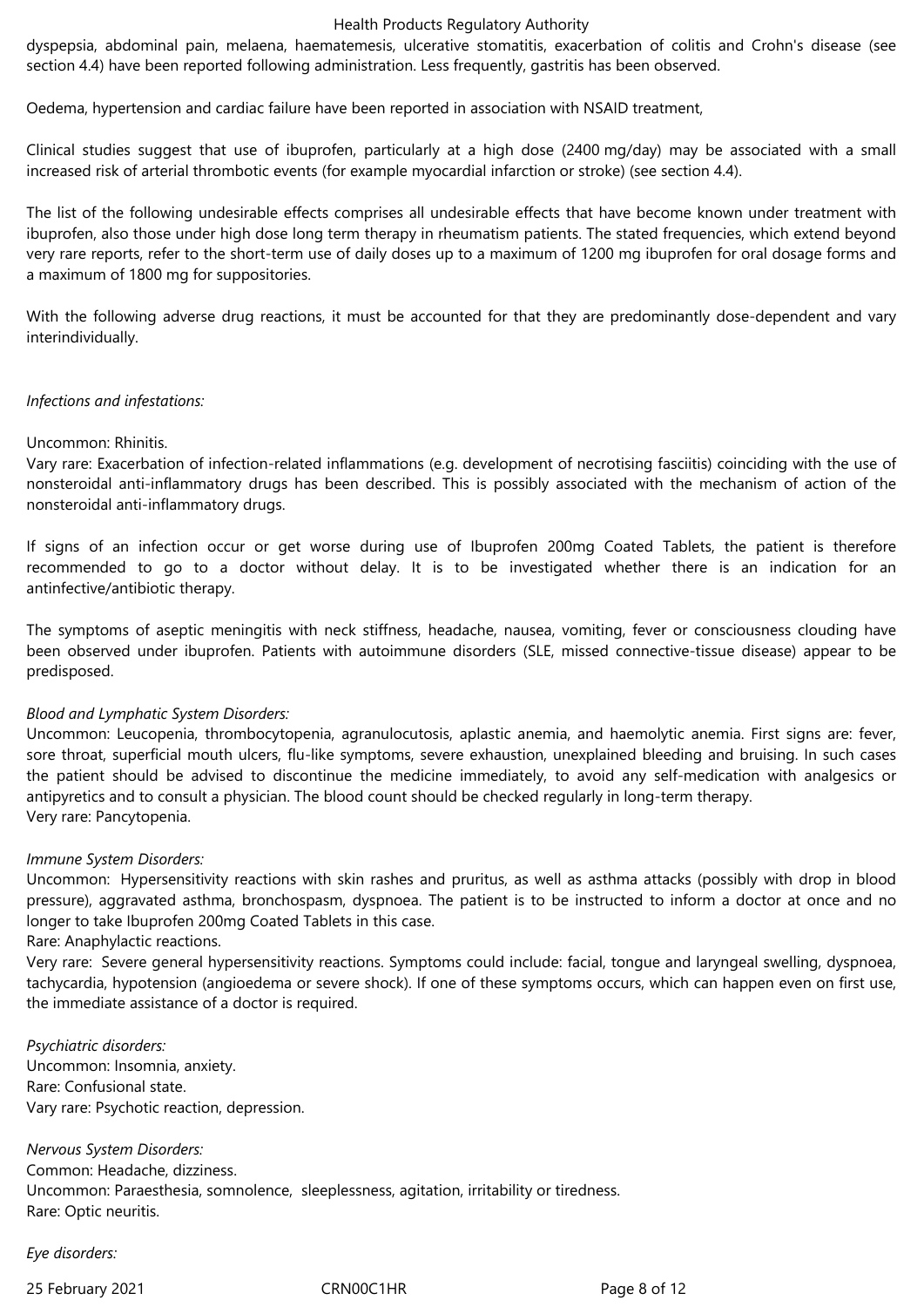*Ear and labyrinth disorders:* Uncommon: Hearing impairment. Rare: Tinnitus, vertigo.

*Cardiac Disorders:* Vary rare: Palpitations, cardiac failure, myocardial infarction.

*Vascular Disorders:* Vary rare: Arterial hypertension, vasculitis.

*Respiratory, Thoracic and Mediastinal Disorders:* Uncommon: Asthma, bronchospasm, Dyspnoea.

## *Gastrointestinal Disorders:*

Common: Gastro-intestinal complaints such as dyspepsia, purosis, abdominal pain, nausea, vomiting, flatulence, diarrhoea, constipation and slight gastro-intestinal blood losses that may cause anaemia in exceptional cases.

Uncommon: Gastrointestinal ulcers, potentially with bleeding and perforation. Ulcerative stomatitis, gastritis.

Very rare: Oesophagitis, pancreatitis, formation of intestinal diaphragm-like structures. The patient is to be instructed to withdraw the medicinal product and to go to a doctor immediately if severe pain in the upper abdomen or melaena or haematemesis occurs.

Not known: Colitis and Crohn's disease.

*Hepatobiliary Disorders:* Uncommon: hepatitis, jaundice, hepatic function abnormal. Rare: Liver injury Very rare: Hepatic damage, hepatic failure.

*Skin and Subcutaneous Tissue Disorders:*

Common: Rash

Uncommon: Urticaria, pruritus, purpura, angioedema, photosensitivity reaction.

Very rare: Severe forms of skin reactions such as bullous reactions, including Stevens Johnson syndrome, erythema multiforme and toxic epidermal necrolysis can occur. Alopecia. In exceptional cases, severe skin infections and soft-tissue complications may occur during a varicella infection (see also "Infections and infestations").

Not known: Drug reaction with eosinophilia and systemic symptoms (DRESS syndrome),generalised exanthematous pustulosis (AGEP) and photosensitivity reactions.

## *Renal and Urinary Disorders:*

Uncommon: Tubulointersititial nephritis, nephrotic syndrome and renal failure.

Rare: Kidney-tissue damage (papillary necrosis) and elevated uric acid concentrations in the blood may also occur rarely.

Very rare: Formation of oedemas, particularly in patients with arterial hypertension or renal insufficiency, nephritic syndrome, interstitial nephritis that may be accompanied by acute renal insufficiency. Renal function should therefore be checked regularly.

*General disorders and administration site reactions:* Common: fatigue. Rare: Oedema.

# Reporting of suspected adverse reactions

Reporting suspected adverse reactions after authorization of the medicinal product is important. It allows continued monitoring of the benefit/risk balance of the medicinal product. Healthcare professionals are asked to report any suspected adverse reactions via HPRA Pharmacovigilance Website;**www.hpra.ie.**

#### **4.9 Overdose**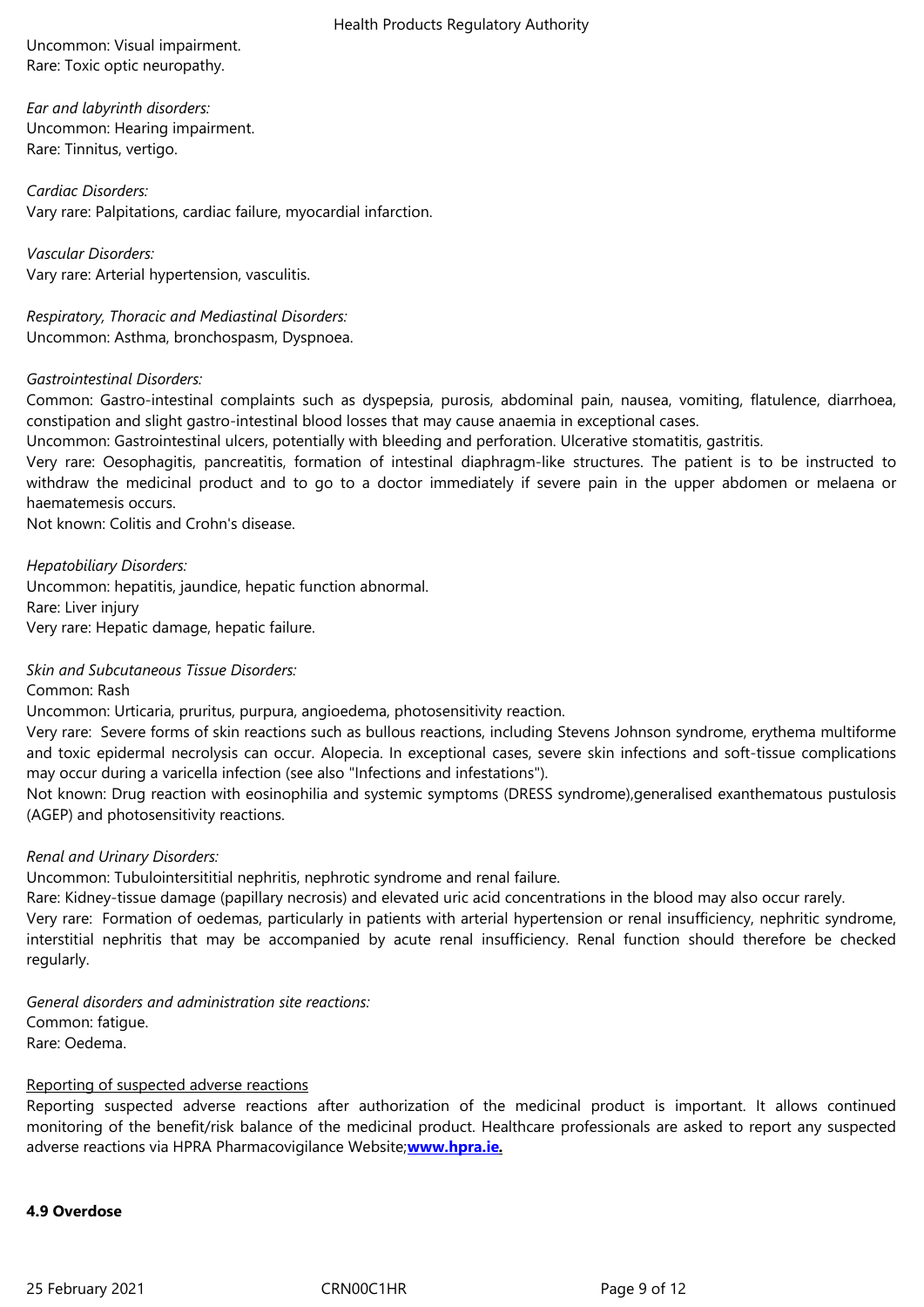In adolescents and adults the dose response effect is not clear cut in overdose. The half life in overdose is 1.5-3 hours. The half-life in overdose is 1.5-3 hours.

## **Symptoms**

Most patients who have ingested clinically important amounts of NSAIDs will develop no more than nausea, vomiting, epigastric pain, or more rarely diarrhoea. Tinnitus, headache and gastrointestinal bleeding are also possible. In more serious poisoning, toxicity is seen in the central nervous system, manifesting as drowsiness, occasionally excitation and disorientation or coma. Occasionally patients develop convulsions. In serious poisoning metabolic acidosis may occur and the prothrombin time/ INR may be prolonged, probably due to interference with the actions of circulating clotting factors. Acute renal failure and liver damage may occur. Exacerbation of asthma is possible in asthmatics.

#### **Management**

Management should be symptomatic and supportive and include the maintenance of a clear airway and monitoring of cardiac and vital signs until stable. Consider oral administration of activated charcoal if the patient presents within 1 hour of ingestion of a potentially toxic amount. If frequent or prolonged, convulsions should be treated with intravenous diazepam or lorazepam. Give bronchodilators for asthma.

## **5 PHARMACOLOGICAL PROPERTIES**

## **5.1 Pharmacodynamic properties**

*Pharmacotherapeutic group:* Antiinflammatory and antirheumatic products, non-steroids, propionic acid derivatives. *ATC code:* M01A E01

Ibuprofen is a nonsteroidal anti-inflammatory drug (NSAID) that in the conventional animal-experiment inflammation models has proven to be effective via prostaglandandin-synthesis inhibition. In humans ibuprofen reduces inflammatory-related pain, swellings and fever.

Furthermore, Ibuprofen reversibly inhibits ADP – and collagen-induced platelet aggregation.

Experimental data suggest that ibuprofen may competitively inhibit the effect of low dose acetylsalicylic acid on platelet aggregation when they are dosed concomitantly. Some pharmacodynamic studies show that when single doses of ibuprofen 400 mg were taken within 8 h before or within 30 min after immediate release acetylsalicylic acid dosing (81 mg), a decreased effect of acetylsalicylic acid on the formation of thromboxane or platelet aggregation occurred. Although there are uncertainties regarding extrapolation of these data to the clinical situation, the possibility that regular, long-term use of ibuprofen may reduce the cardioprotective effect of low-dose acetylsalicylic acid cannot be excluded. No clinically relevant effect is considered to be likely for occasional ibuprofen use (see section 4.5).

## **5.2 Pharmacokinetic properties**

On oral application, ibuprofen is partly absorbed in the stomach and then completely in the small intestine. Following hepatic metabolism (hydroxylation, carboxylation), the pharmacologically inactive metabolites are completely eliminated, mainly renally (90%), but also with the bile. The elimination half-life in healthy individuals and those with liver and kidney diseases is 1.8 – 3.5 hours, plasma-protein binding about 99%.

Peak plasma levels following oral administration of a normal-release pharmaceutical form (tablet) when taken with food are reached after 1 – 2 hours.

# **5.3 Preclinical safety data**

The subchronic and chronic toxicity of ibuprofen in animal experiments show up mainly in the form of lesions and ulcerations in the gastro-intestinal tract. *In vitro* and *in vivo* studies gave no clinically relevant evidence of a mutagenic potential of ibuprofen. In studies in rats and mice no evidence of carcinogenic effects of ibuprofen was found. Ibuprofen led to an inhibition of ovulation in rabbits as well as disturbances of implantation in various animal species (rabbit, rat, and mouse). Experimental studies in rats and rabbits have demonstrated that ibuprofen crosses the placenta. For maternally toxic doses, an increased incidence of malformations (ventricular septal defects) was observed in the progeny of rats.

25 February 2021 CRN00C1HR Page 10 of 12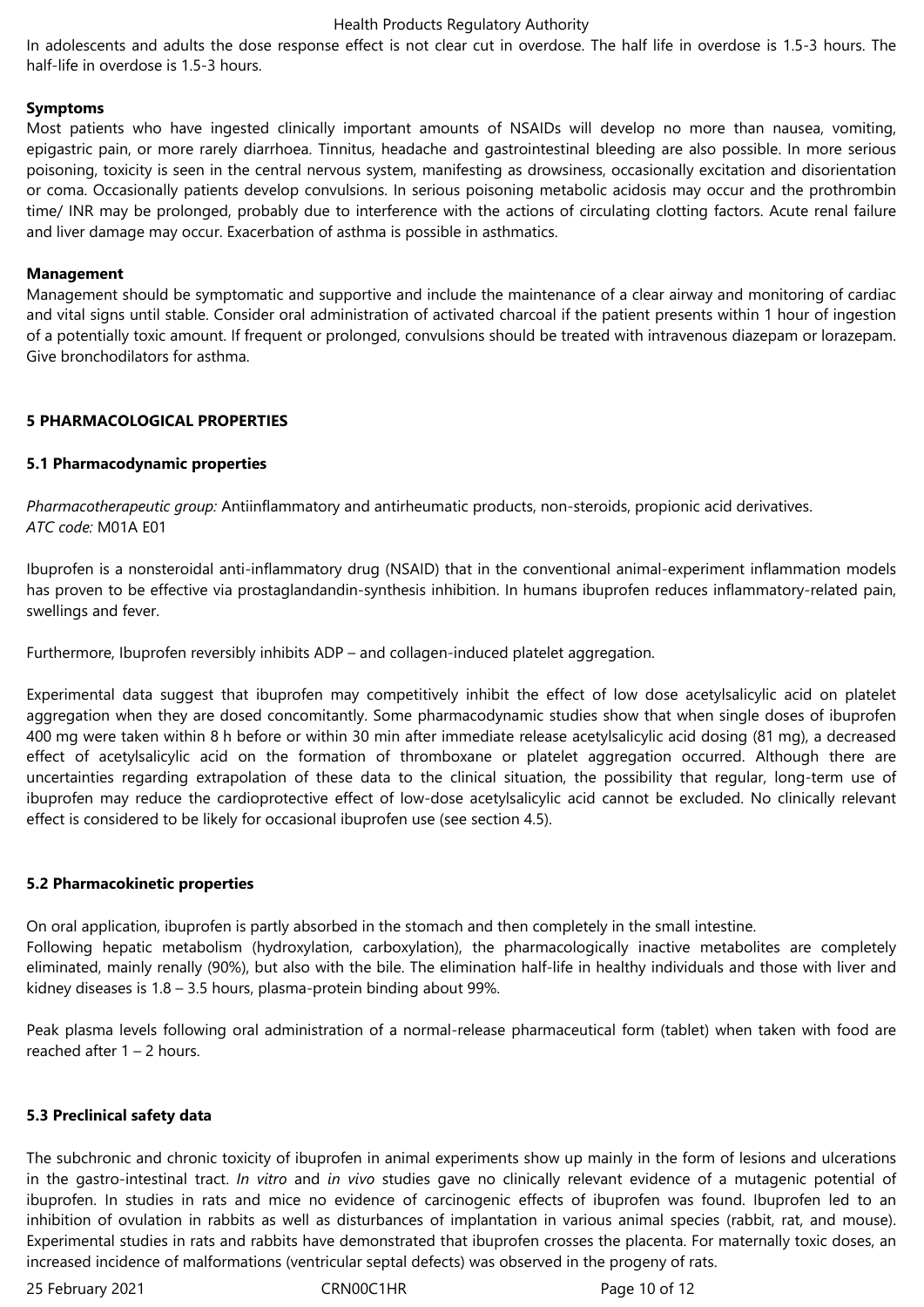#### **6 PHARMACEUTICAL PARTICULARS**

## **6.1 List of excipients**

*Core*  Hypromellose Lactose Monohydrate Magnesium Stearate Maize Starch Sodium Starch Glycollate (Type A) Silica, Colloidal Anhydrous

*Sugar Coating, comprising:*  Sucrose Talc Maize Starch Titanium Dioxide Carnauba Wax

#### **6.2 Incompatibilities**

None.

#### **6.3 Shelf life**

3 years.

#### **6.4 Special precautions for storage**

Do not store above 25°C. Keep in the original container in order to protect from light and moisture.

## **6.5 Nature and contents of container**

Blister packs comprised of 20 µm aluminium foil and 250 µm PVC, enclosed in an outer carton containing 6, 8, 10, 12, 16, 20, 24, 30, 48, 50, 96 or 100 tablets. Not all pack sizes may be marketed.

## **6.6 Special precautions for disposal**

No special precautions.

## **7 MARKETING AUTHORISATION HOLDER**

Chefaro Ireland DAC The Sharp Building Hogan Place Dublin 2 Ireland

#### **8 MARKETING AUTHORISATION NUMBER**

PA1186/022/001

# **9 DATE OF FIRST AUTHORISATION/RENEWAL OF THE AUTHORISATION**

25 February 2021 **CRN00C1HR** Page 11 of 12